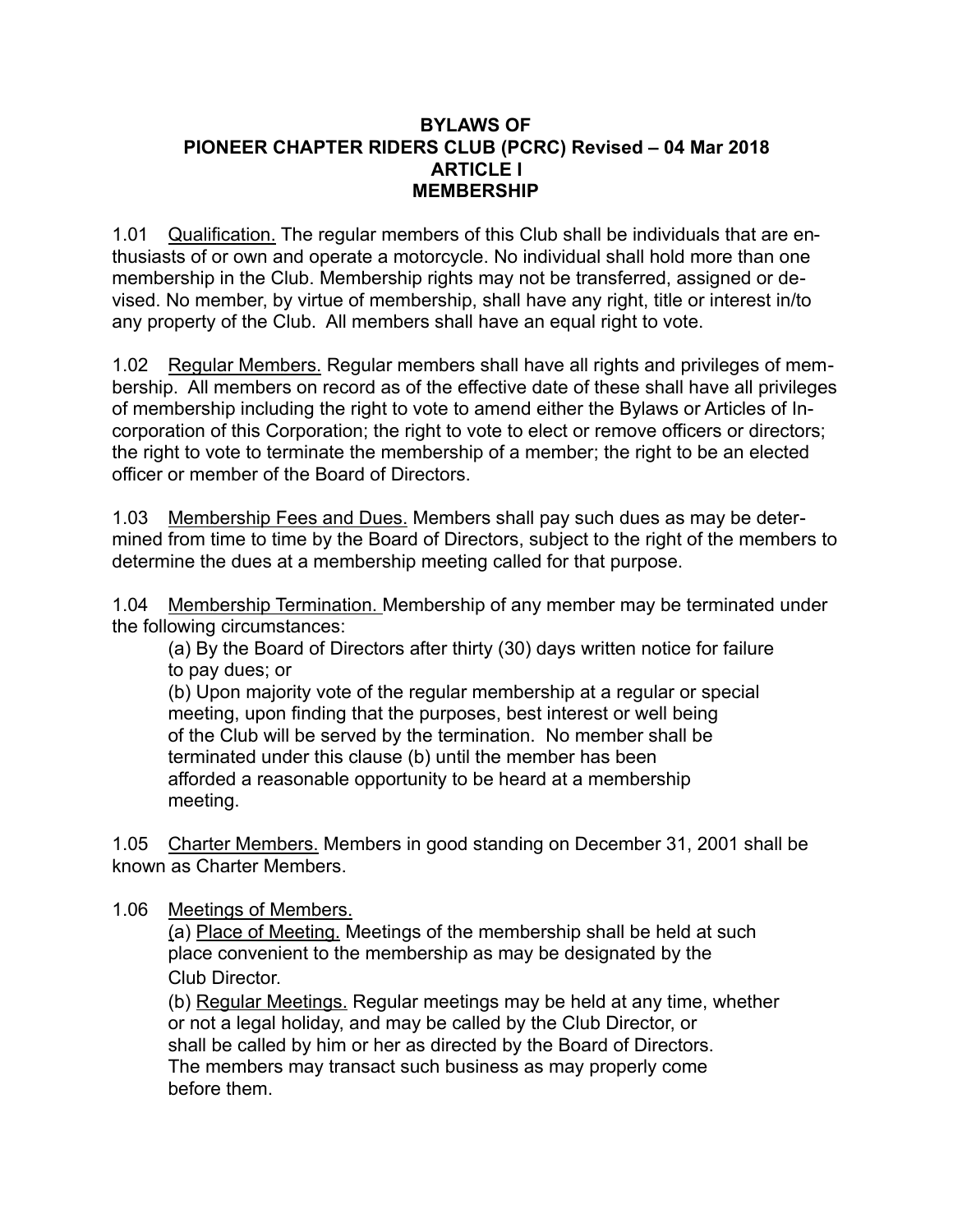(c) Notice of Meetings. It shall be the duty of the officer, assistant officer or committee chairperson appointed by the Club Director to give e mail, oral, or mail written notice of each regular, or special meeting stating the purpose thereof, as well as the time and place where it is to be held, to each member of record, at the e-mail address, phone number(s), or address of the member as such information appears on the membership records of the Club at least ten (10) but not more than twenty (20) days prior to any such meeting.

 (d) Quorum. Except as otherwise provided by law, the Articles of Incorporation or these Bylaws, presence at any meeting, in person, of two Board of Directors and two members shall constitute a quorum.

 (e) Voting Rights. At each meeting of the membership, each member present shall have the right to cast one (1) vote on each question and never more than one (1) vote. If a member is not present at the meeting the member can vote for election of officers or other ballots/questions sent in advance of a membership meeting via e-mail by responding to the original e-mail where the ballot/question was sent. Responses must be received by the Secretary no later than five (5) days before the meeting.

 (f) Conduct of Meetings. Meetings of the members shall be conducted in accor dance with the Robert's Rules of Order, revised. The Club Director shall preside over all meetings of the members. The absence of the Club Director the Club Secretary or Club Treasurer shall act as presiding officer of the meeting. The or der of business at each regular meeting, and so far as possible, at special meetings of members, shall be:

- Call of roll;
- Proof of notice of e-mail votes by the Club Secretary;
- Review and approval of minutes of previous meetings or action of members; Reports;
- Unfinished business;
- New business;
- Open forum;
- Adjournment.

### **ARTICLE II BOARD OF DIRECTORS**

2.01 Powers. The Board of Directors shall have only such powers as required by law or conferred upon the Board in the Articles of Incorporation or these Bylaws. The Board of Directors shall have the power to act as an executive committee between meetings of the membership.

2.02 Number. The number of directors of the club shall be three (3).

2.03 Qualification. The members of the Board of Directors shall be individuals that hold the three (3) elected officer positions.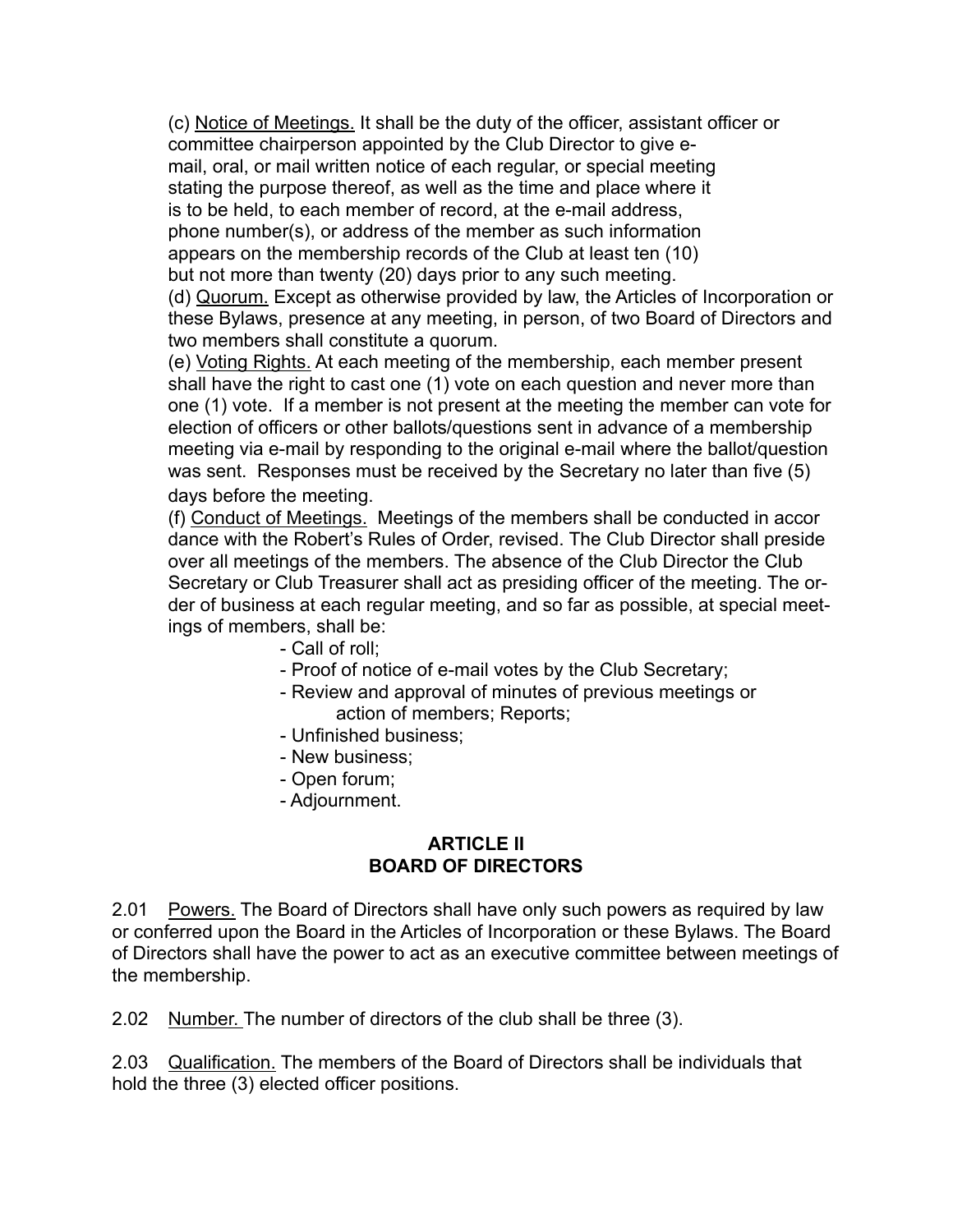2.04 Term of Office. Each director shall serve for a term of two (2) years and until a successor has been elected and is qualified or until removed by the members. The terms of the directors holding the offices shall be staggered from each other.

# **ARTICLE III OFFICERS**

3.01 Number and Qualification. The elected officers of this Club shall be a Club Director, Secretary, and Treasurer. Officers shall be members in good standing of the Club.

3.02 Club Director. The office of President of this corporation shall be known as the Club Director, who shall be responsible for the operations of the Club; shall have general active management of the business and affairs of the Club; shall, when present, preside over all meetings of the members and the Board of Directors; and shall, in general, perform all duties usually incident to the office of the President. The Club Director shall share responsibility for actively promoting the club, recruiting and maintaining the membership in the Club with the other Board of Directors members.

3.03 Assistant Club Director position eliminated 28Feb2016 by vote of the membership.

3.04 Secretary. The Secretary shall act as Secretary at all meetings of the members and the Board of Directors, unless some other person is appointed to act as Secretary; shall be responsible for maintaining or supervising the maintenance of this Club's records, including the Articles of Incorporation, these Bylaws, the minutes of all meetings of the members, the Board of Directors and the committees and the registry of the names and address of all members of the Club; and, in general, shall perform all duties usually incident to the office of Secretary. Also The Secretary shall, in the event of the absence or disability of the Club Director, succeed to the Club Director's powers and duties until the Club Director shall resume his or her duties or until the members elect a new Club Director. The Secretary shall give proper notice of meetings of the members, the Board of Directors and committees. The Secretary shall share responsibility for actively promoting the club, recruiting and maintaining the membership in the Club with the other Board of Directors members.

3.05 Treasurer. The Treasurer shall be the person who is from time to time the chief financial officer of this Club, who shall be supervised and directed by the Club Director of the Club; shall keep accurate accounts of all moneys of this Club received or disbursed; shall deposit all moneys, drafts and checks in the name of, and to the credit of the Club in such banks and such depositories as the Board of Directors shall from time to time designate; shall disburse the funds of this Club as ordered by the Board of Directors, making proper vouchers therefore; shall render to the Board of Directors and the Club Director, whenever requested, an account of all of his or her transactions as Treasurer and of the financial condition of the Club; shall prepare, maintain or supervise the preparation and maintenance of all federal and state tax, financial and information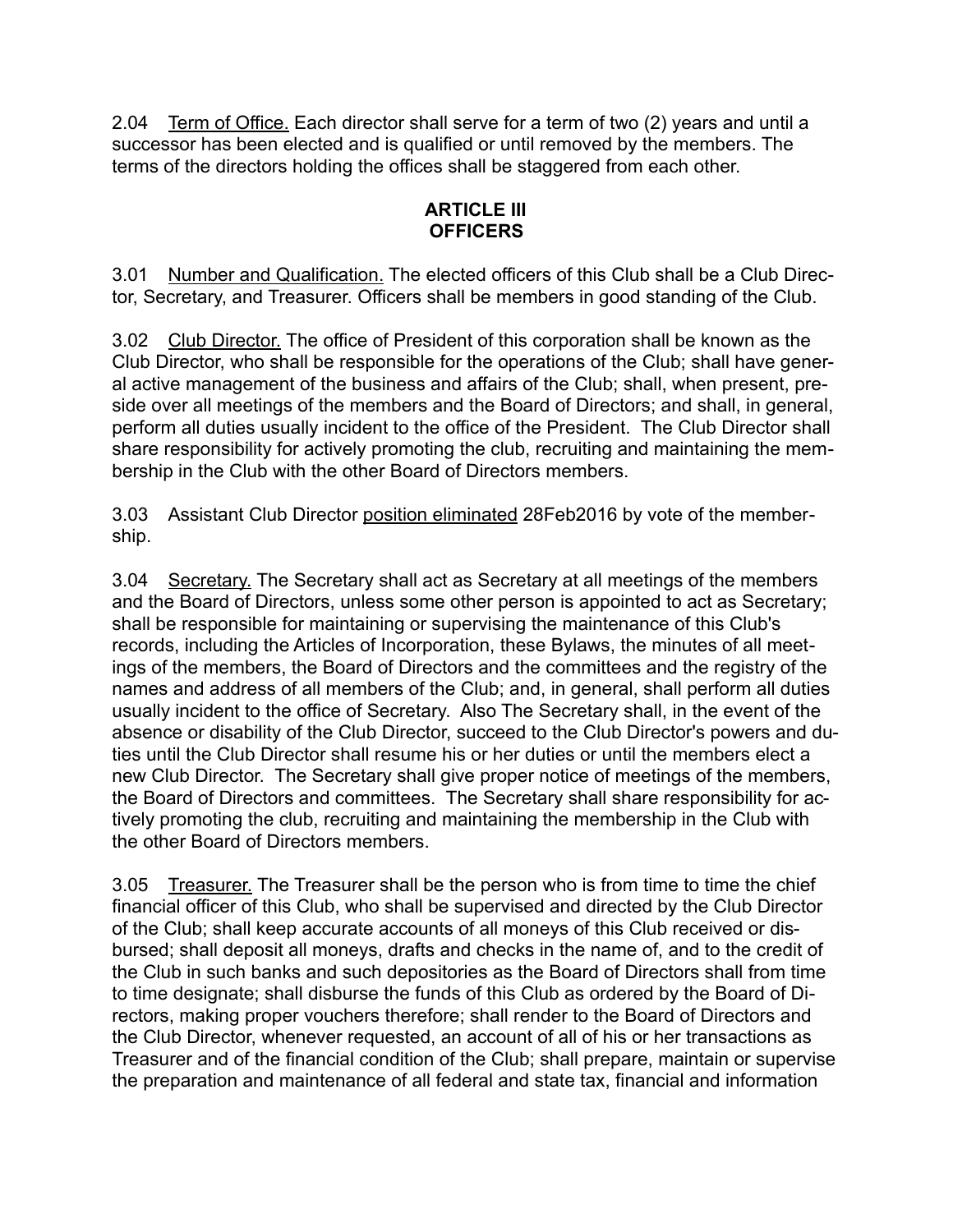returns, reports and records; and shall, in general, perform all duties usually incident to the office of Treasurer. The Treasurer shall share responsibility for actively promoting the club, recruiting and maintaining the membership in the Club with the other Board of Directors members.

3.06 Membership Chair position eliminated 28Feb2016 by vote of the membership.

3.07 Road Captain. The Road Captain shall be appointed by the Board of Directors and shall be responsible for on-the-road safety, maintaining all maps and road books for availability to the membership.

3.08 Sergeant at Arms. The Sergeant at Arms shall be appointed by the Club Director, and shall be responsible for maintaining order at meetings of members and all other Club events.

3.09 Assistant Officers. The Board of Directors shall have the power to appoint assistant secretaries or assistant treasurers and such other assistant officers who shall have such powers and shall perform such duties as may be delegated to them by the Board of Directors, but each shall be subordinate to the principal officer to which such assistant officer is designated to assist. In the absence of the principal officer, the respective assistant officer shall succeed to the powers and duties of the principal officer until such principal officer shall resume his or her duties or until a replacement, temporary or acting officer, is appointed by the Board of Directors.

3.10 Election and Term of Office. The members shall elect, at a regular or special meeting of the membership in March, biennially in each: (i) even numbered year, elect a Club Director and Secretary, (ii) odd numbered years, elect a Treasurer; (all herein "elected officers"). The newly elected officers will take office April 1 following the election. Each elected officer shall hold office for two (2) years and until his or her successor is duly elected and shall have qualified, or until his or her earlier death, disqualification, resignation or removal.

3.11 Nomination and Election. Nominations for each office up for election shall be delivered to the Secretary before or at the February meeting of the members. Members may only hold one (1) office. The Secretary shall e-mail or mail a list of the candidates to each member after the February meeting in each year. No nominations from the floor are allowed during the membership meeting for election of officers, unless the Secretary has posted no one as a nominee for that office. The member receiving the majority of votes cast for an office shall be declared elected. In the event no member receives a majority of the votes cast, the two (2) candidates with the most votes shall be voted upon a second time.

## **ARTICLE IV COMMITTEES**